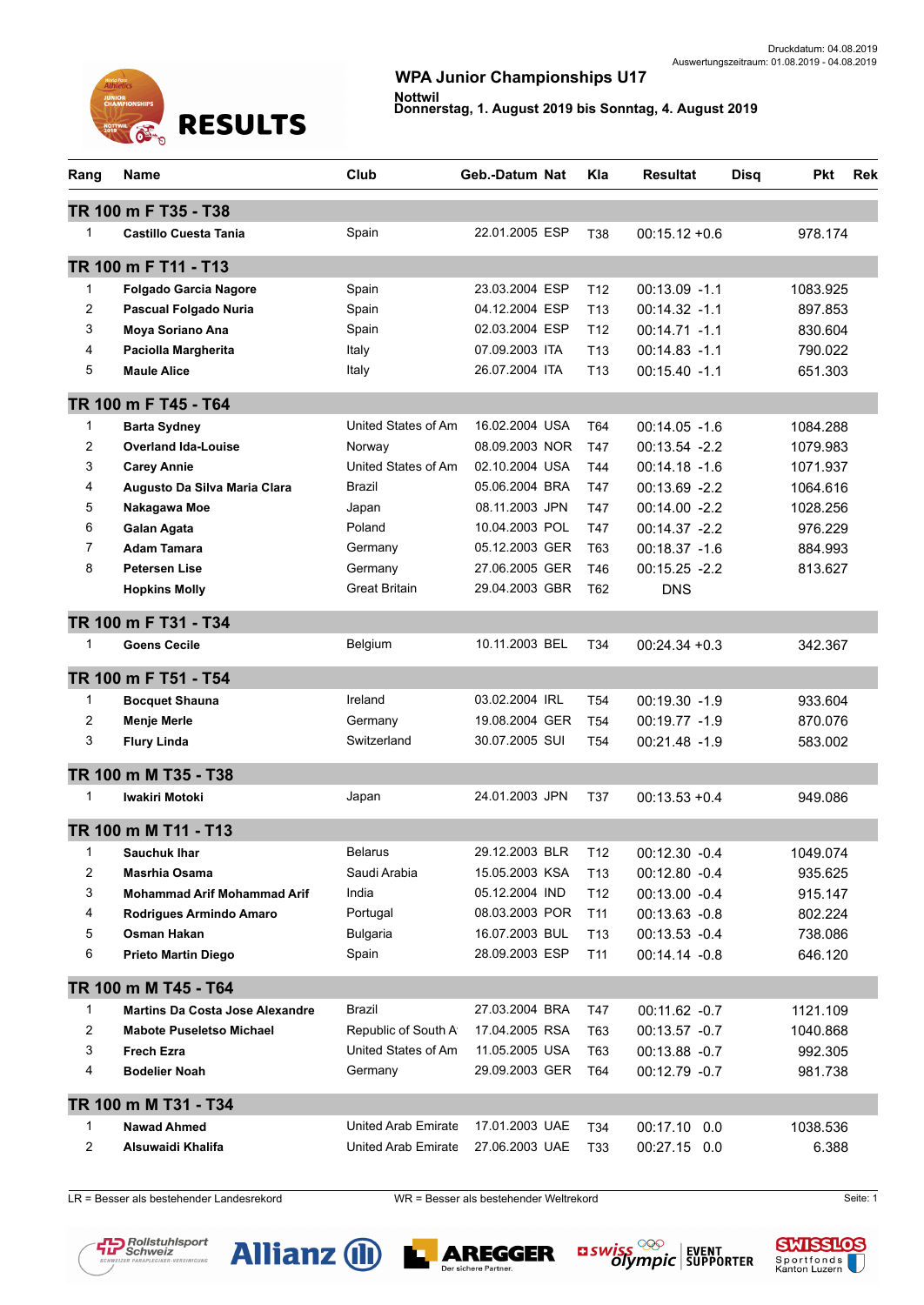

**Nottwil Donnerstag, 1. August 2019 bis Sonntag, 4. August 2019** 

| Rang         | Name                         | Club                | Geb.-Datum Nat | Kla             | <b>Resultat</b>  | <b>Disq</b> | <b>Pkt</b>   | <b>Rek</b> |
|--------------|------------------------------|---------------------|----------------|-----------------|------------------|-------------|--------------|------------|
|              | TR 100 m M T51 - T54         |                     |                |                 |                  |             |              |            |
| 1            | <b>Atwood Jackson</b>        | United States of Am | 23.06.2003 USA | T <sub>54</sub> | $00:16.24 - 1.0$ |             | 965.709      |            |
| 2            | <b>Neto Rafael</b>           | Portugal            | 08.05.2003 POR | T <sub>54</sub> | $00:16.51 - 1.0$ |             | 926.347      |            |
| 3            | <b>Guenther Jannes</b>       | Germany             | 03.05.2003 GER | T <sub>54</sub> | 00:17.58 -1.0    |             | 733.917      |            |
| 4            | <b>Lancaster Collin</b>      | United States of Am | 17.10.2003 USA | T <sub>54</sub> | 00:17.92 -1.0    |             | 663.009      |            |
| 5            | <b>Russom Matiwos</b>        | Switzerland         | 05.06.2003 SUI | <b>T53</b>      | $00:19.64 - 1.0$ |             | 472.573      |            |
| 6            | Aldaihani Faisal             | Kuwait              | 06.10.2004 KUW | T <sub>54</sub> | 00:19.28 -1.0    |             | 369.796      |            |
| 7            | <b>Abdullah Fahad</b>        | Kuwait              | 02.08.2003 KUW | T <sub>54</sub> | 00:19.36 -1.0    |             | 353.615      |            |
| 8            | <b>Studer Dario</b>          | Switzerland         | 04.10.2003 SUI | T <sub>54</sub> | $00:19.63 - 1.0$ |             | 301.079      |            |
| 9            | Alshehhi Mohammed            | United Arab Emirate | 20.02.2005 UAE | T <sub>54</sub> | 00:20.47 -1.9    |             | 164.112      |            |
| 10           | Alenezi Abdulrahman          | Kuwait              | 12.09.2005 KUW | T <sub>54</sub> | 00:22.71 -1.9    |             | 12.032       |            |
|              | <b>TR 100 m M RR1</b>        |                     |                |                 |                  |             |              |            |
| $\mathbf{1}$ | Levi Hanusarson              | Faroe Islands       | 05.09.2005 FRO | RR <sub>1</sub> | $00:30.21 + 1.5$ |             |              |            |
|              | TR 200 m F T35 - T38         |                     |                |                 |                  |             |              |            |
| 1            | <b>Castillo Cuesta Tania</b> | Spain               | 22.01.2005 ESP | T38             | $00:31.09 + 0.5$ |             | 994.224      |            |
|              | TR 200 m F T11 - T13         |                     |                |                 |                  |             |              |            |
| 1            | <b>Folgado Garcia Nagore</b> | Spain               | 23.03.2004 ESP | T <sub>12</sub> | $00:26.80 + 0.5$ |             | 1064.501     |            |
| 2            | Lounela lida                 | Finland             | 27.10.2003 FIN | T <sub>13</sub> | $00:29.78 + 0.5$ |             | 864.555      |            |
| 3            | Paciolla Margherita          | Italy               | 07.09.2003 ITA | T <sub>13</sub> | $00:30.77 + 0.5$ |             | 764.730      |            |
| 4            | <b>Maule Alice</b>           | Italy               | 26.07.2004 ITA | T <sub>13</sub> | $00:31.72 + 0.5$ |             | 658.601      |            |
| 5            | <b>Manzanero Ruiz Maria</b>  | Spain               | 12.06.2004 ESP | T <sub>11</sub> | $00:32.01 + 0.5$ |             | 653.357      |            |
|              | TR 200 m F T45 - T64         |                     |                |                 |                  |             |              |            |
| 1            | <b>Barta Sydney</b>          | United States of Am | 16.02.2004 USA | T64             | $00:28.23 + 1.2$ |             | 1112.681     |            |
| 2            | Augusto Da Silva Maria Clara | Brazil              | 05.06.2004 BRA | T47             | $00:27.17+1.2$   |             | 1099.146     |            |
| 3            | <b>Overland Ida-Louise</b>   | Norway              | 08.09.2003 NOR | T47             | $00:27.21 + 1.2$ |             | 1097.546     |            |
| 4            | <b>Carey Annie</b>           | United States of Am | 02.10.2004 USA | T44             | $00:28.93 + 1.2$ |             | 1086.433 AMR |            |
| 5            | Nakagawa Moe                 | Japan               | 08.11.2003 JPN | T47             | $00:27.62 + 1.2$ |             | 1080.003     |            |
| 6            | Galan Agata                  | Poland              | 10.04.2003 POL | T47             | $00:28.15 + 1.2$ |             | 1054.094     |            |
| 7            | <b>Adam Tamara</b>           | Germany             | 05.12.2003 GER | T63             | $00:38.40 + 1.2$ |             | 957.680      |            |
| 8            | <b>Petersen Lise</b>         | Germany             | 27.06.2005 GER | T46             | $00:31.47 + 1.2$ |             | 800.021      |            |
|              | TR 200 m F T31 - T34         |                     |                |                 |                  |             |              |            |
| 1            | <b>Goens Cecile</b>          | Belgium             | 10.11.2003 BEL | T34             | $00:47.79 + 0.5$ |             | 121.549      |            |
|              | TR 200 m F T51 - T54         |                     |                |                 |                  |             |              |            |
| 1            | <b>Menje Merle</b>           | Germany             | 19.08.2004 GER | T <sub>54</sub> | 00:33.41 -0.6    |             | 999.388      |            |
| 2            | <b>Bocquet Shauna</b>        | Ireland             | 03.02.2004 IRL | T54             | 00:33.64 -0.6    |             | 986.652      |            |
| 3            | <b>Flury Linda</b>           | Switzerland         | 30.07.2005 SUI | T54             | 00:39.25 -0.6    |             | 539.540      |            |
|              | TR 200 m M T35 - T38         |                     |                |                 |                  |             |              |            |
| 1            | Da Silva Picetti Wesley      | Brazil              | 12.07.2003 BRA | T35             | $00:29.21 + 0.4$ |             | 948.732      |            |
| 2            | Iwakiri Motoki               | Japan               | 24.01.2003 JPN | T37             | $00:27.65 + 0.4$ |             | 920.494      |            |









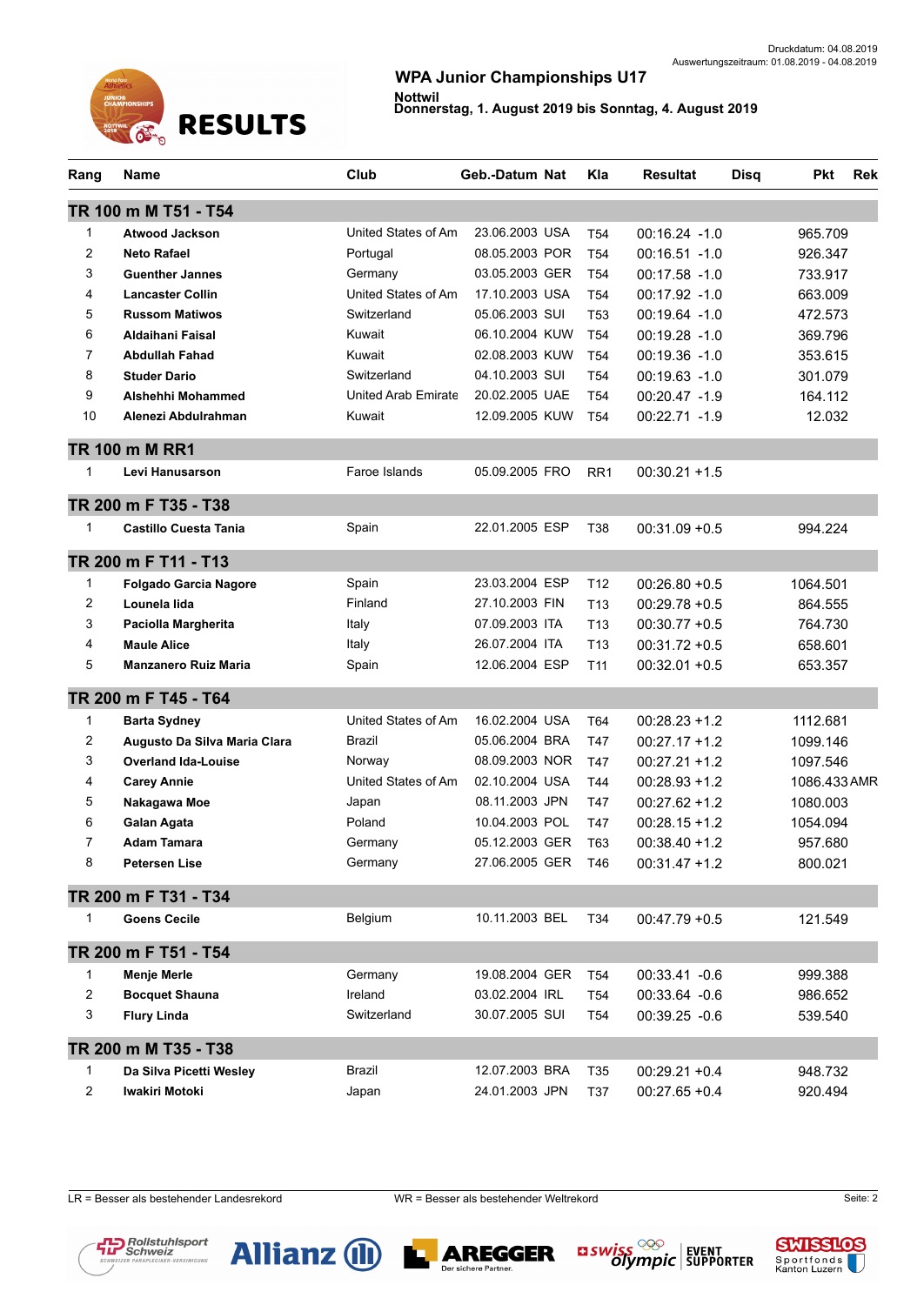

**Nottwil Donnerstag, 1. August 2019 bis Sonntag, 4. August 2019** 

| Rang                    | Name                                   | Club                       | Geb.-Datum Nat | Kla             | <b>Resultat</b>  | <b>Disq</b>       | <b>Pkt</b>  | <b>Rek</b> |
|-------------------------|----------------------------------------|----------------------------|----------------|-----------------|------------------|-------------------|-------------|------------|
|                         | TR 200 m M T11 - T13                   |                            |                |                 |                  |                   |             |            |
| 1                       | <b>Mohammad Arif Mohammad Arif</b>     | India                      | 05.12.2004 IND | T <sub>12</sub> | 00:26.07<br>0.0  |                   | 936.734     |            |
| 2                       | <b>Masrhia Osama</b>                   | Saudi Arabia               | 15.05.2003 KSA | T <sub>13</sub> | 00:26.56<br>0.0  |                   | 861.151     |            |
| 3                       | Rodrigues Armindo Amaro                | Portugal                   | 08.03.2003 POR | T <sub>11</sub> | 00:28.44 0.0     |                   | 700.437     |            |
|                         | TR 200 m M T45 - T64                   |                            |                |                 |                  |                   |             |            |
| 1                       | <b>Martins Da Costa Jose Alexandre</b> | Brazil                     | 27.03.2004 BRA | T47             | $00:22.99 + 0.6$ |                   | 1136.033    |            |
| 2                       | <b>Mabote Puseletso Michael</b>        | Republic of South A        | 17.04.2005 RSA | T63             | $00:26.36 + 0.6$ |                   | 1100.175 WR |            |
| 3                       | <b>Bodelier Noah</b>                   | Germany                    | 29.09.2003 GER | T64             | $00:25.46 + 0.6$ |                   | 1017.351    |            |
|                         | <b>Hafthorsson Haflidi</b>             | Iceland                    | 07.10.2005 ISL | T62             | <b>DNS</b>       |                   |             |            |
|                         | TR 200 m M T31 - T34                   |                            |                |                 |                  |                   |             |            |
| 1                       | <b>Nawad Ahmed</b>                     | United Arab Emirate        | 17.01.2003 UAE | T34             | $00:29.00 + 0.7$ |                   | 1090.188    |            |
|                         | TR 200 m M T51 - T54                   |                            |                |                 |                  |                   |             |            |
| $\mathbf{1}$            | <b>Neto Rafael</b>                     | Portugal                   | 08.05.2003 POR | T <sub>54</sub> | 00:27.42 -0.5    |                   | 1049.509    |            |
| 2                       | <b>Lancaster Collin</b>                | United States of Am        | 17.10.2003 USA | T <sub>54</sub> | $00:30.14 - 0.5$ |                   | 841.916     |            |
| 3                       | <b>Guenther Jannes</b>                 | Germany                    | 03.05.2003 GER | T <sub>54</sub> | 00:31.18 -0.5    |                   | 734.056     |            |
| 4                       | <b>Russom Matiwos</b>                  | Switzerland                | 05.06.2003 SUI | T <sub>53</sub> | $00:33.71 + 0.5$ |                   | 610.721     |            |
| 5                       | <b>Abdullah Fahad</b>                  | Kuwait                     | 02.08.2003 KUW | T <sub>54</sub> | $00:33.76 + 0.5$ |                   | 435.286     |            |
| 6                       | Alshehhi Mohammed                      | <b>United Arab Emirate</b> | 20.02.2005 UAE | T <sub>54</sub> | 00:34.70 -0.5    |                   | 331.838     |            |
| 7                       | <b>Studer Dario</b>                    | Switzerland                | 04.10.2003 SUI | T <sub>54</sub> | 00:34.84 -0.5    |                   | 317.316     |            |
| 8                       | Alenezi Abdulrahman                    | Kuwait                     | 12.09.2005 KUW | T <sub>54</sub> | $00:38.59 + 0.5$ |                   | 57.807      |            |
|                         | Aldaihani Faisal                       | Kuwait                     | 06.10.2004 KUW | T <sub>54</sub> | DNS              |                   |             |            |
|                         | TR 400 m F T20                         |                            |                |                 |                  |                   |             |            |
| $\mathbf{1}$            | Gezer Muhsine                          | Turkey                     | 01.04.2003 TUR | T20             | 01:02.20<br>0.0  |                   | 1091.875    |            |
| 2                       | Felix Barbosa Da Silva Jardenia        | Brazil                     | 09.09.2003 BRA | T20             | 01:07.56<br>0.0  |                   | 955.442     |            |
| 3                       | Leong leng Wa                          | Macau                      | 07.02.2005 MAC | T <sub>20</sub> | 01:22.13 0.0     |                   | 296.498     |            |
|                         | TR 400 m F T11 - T13                   |                            |                |                 |                  |                   |             |            |
| $\mathbf{1}$            | Lounela lida                           | Finland                    | 27.10.2003 FIN | T <sub>13</sub> | 01:08.91<br>0.0  |                   | 738.309     |            |
| $\overline{2}$          | Elmali Havva                           | Turkey                     | 12.08.2003 TUR | T <sub>11</sub> | 01:14.18 0.0     |                   | 627.113     |            |
| 3                       | <b>Silvestre Puerto Beatriz</b>        | Spain                      | 14.07.2004 ESP | T12             | 01:15.18 0.0     |                   | 469.007     |            |
| 4                       | <b>Chaudhary Shalini</b>               | India                      | 29.11.2003 IND | T11             | 01:23.86 0.0     |                   | 184.557     |            |
|                         | <b>Folgado Garcia Nagore</b>           | Spain                      | 23.03.2004 ESP | T <sub>12</sub> | <b>DQ</b>        | R <sub>19.4</sub> |             |            |
|                         | TR 400 m F T45 - T64                   |                            |                |                 |                  |                   |             |            |
| 1                       | <b>Barta Sydney</b>                    | United States of Am        | 16.02.2004 USA | T64             | 01:05.19<br>0.0  |                   | 1018.201    |            |
| $\overline{\mathbf{c}}$ | <b>Galan Agata</b>                     | Poland                     | 10.04.2003 POL | T47             | 01:04.73 0.0     |                   | 1015.777    |            |
|                         | TR 400 m F T31 - T34                   |                            |                |                 |                  |                   |             |            |
|                         | <b>Goens Cecile</b>                    | Belgium                    | 10.11.2003 BEL | T34             | DQ               | R <sub>18.5</sub> |             |            |
|                         | TR 400 m F T51 - T54                   |                            |                |                 |                  |                   |             |            |
| 1                       | <b>Bocquet Shauna</b>                  | Ireland                    | 03.02.2004 IRL | T <sub>54</sub> | 01:04.33<br>0.0  |                   | 913.155     |            |
| $\overline{c}$          | Menje Merle                            | Germany                    | 19.08.2004 GER | T <sub>54</sub> | 01:04.81 0.0     |                   | 896.923     |            |

LR = Besser als bestehender Landesrekord WR = Besser als bestehender Weltrekord Seite: 3



**Allianz (1)** 





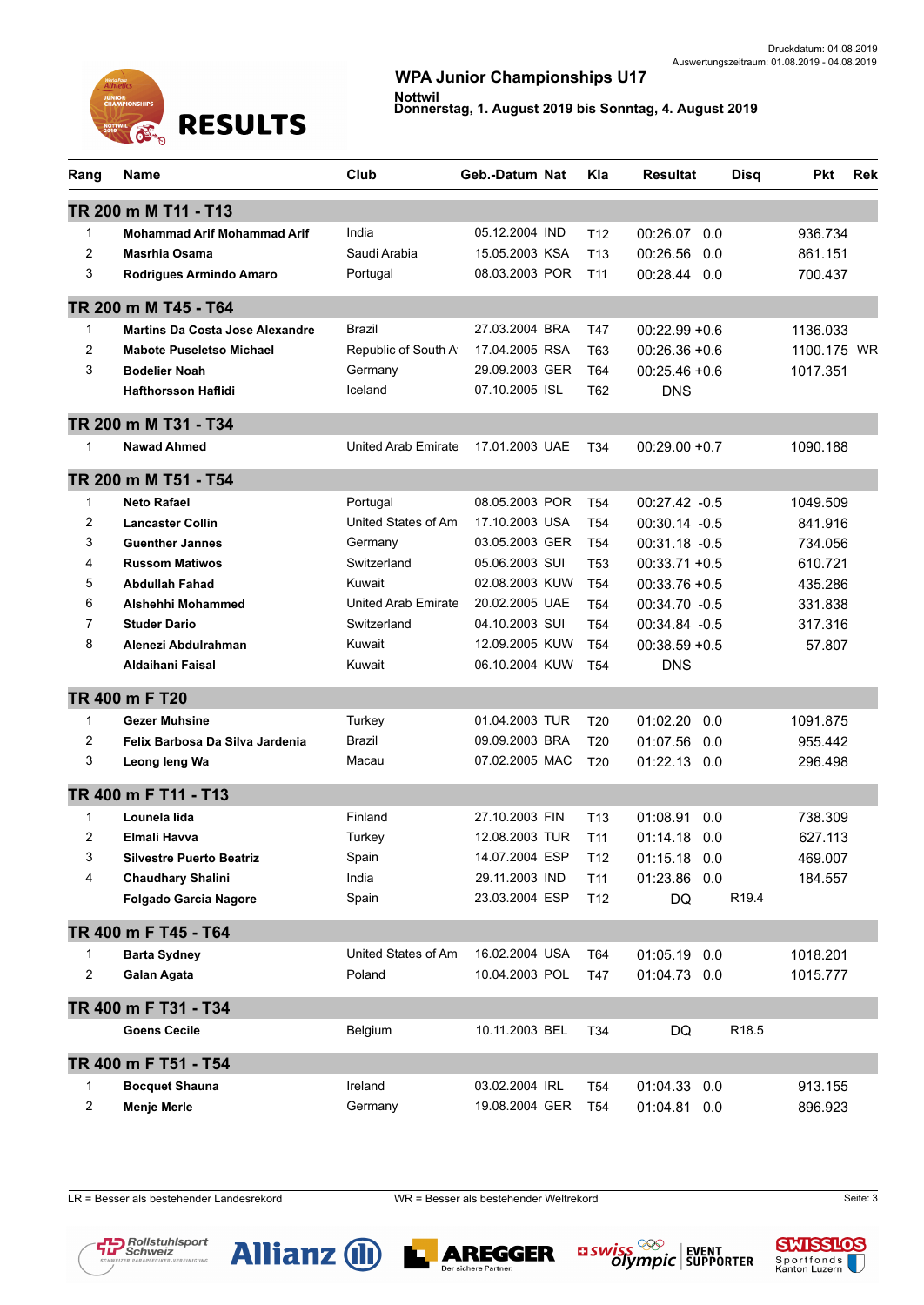

**Nottwil Donnerstag, 1. August 2019 bis Sonntag, 4. August 2019** 

| Rang           | Name                               | Club                       | Geb.-Datum Nat | Kla             | Resultat         | <b>Disq</b>       | <b>Pkt</b> | Rek |
|----------------|------------------------------------|----------------------------|----------------|-----------------|------------------|-------------------|------------|-----|
|                | TR 400 m M T11 - T13               |                            |                |                 |                  |                   |            |     |
| $\mathbf{1}$   | <b>Gomez Joel</b>                  | United States of Am        | 29.07.2003 USA | T <sub>13</sub> | 00:53.68 0.0     |                   | 1062.811   |     |
| 2              | <b>Sauchuk Ihar</b>                | Belarus                    | 29.12.2003 BLR | T <sub>12</sub> | 00:54.72 0.0     |                   | 1043.419   |     |
| 3              | <b>Mohammad Arif Mohammad Arif</b> | India                      | 05.12.2004 IND | T <sub>12</sub> | 00:57.30 0.0     |                   | 946.384    |     |
| 4              | <b>Prieto Martin Diego</b>         | Spain                      | 28.09.2003 ESP | T <sub>11</sub> | 01:04.28 0.0     |                   | 652.948    |     |
| 5              | Masrhia Osama                      | Saudi Arabia               | 15.05.2003 KSA | T <sub>13</sub> | 01:03.00<br>0.0  |                   | 592.268    |     |
|                | <b>Torreblanca Lopez Abel</b>      | Spain                      | 07.11.2003 ESP | T12             | <b>DNS</b>       |                   |            |     |
|                | TR 400 m M T45 - T64               |                            |                |                 |                  |                   |            |     |
| $\mathbf{1}$   | <b>Hristov Martin</b>              | <b>Bulgaria</b>            | 24.07.2004 BUL | T46             | 01:01.69<br>0.0  |                   | 705.238    |     |
| $\overline{2}$ | Kotze Ewan                         | Republic of South A        | 24.04.2003 RSA | T47             | 01:06.27 0.0     |                   | 402.440    |     |
|                | TR 400 m M T31 - T34               |                            |                |                 |                  |                   |            |     |
| 1              | <b>Nawad Ahmed</b>                 | <b>United Arab Emirate</b> | 17.01.2003 UAE | T34             | 00:56.26 0.0     |                   | 1037.918   |     |
|                | TR 400 m M T51 - T54               |                            |                |                 |                  |                   |            |     |
| $\mathbf{1}$   | <b>Atwood Jackson</b>              | United States of Am        | 23.06.2003 USA | T <sub>54</sub> | 00:54.81<br>0.0  |                   | 911.074    |     |
| 2              | <b>Neto Rafael</b>                 | Portugal                   | 08.05.2003 POR | T <sub>54</sub> | 00:55.43<br>0.0  |                   | 882.761    |     |
| 3              | <b>Lancaster Collin</b>            | United States of Am        | 17.10.2003 USA | T54             | 00:56.35 0.0     |                   | 837.988    |     |
| 4              | <b>Abdullah Fahad</b>              | Kuwait                     | 02.08.2003 KUW | T <sub>54</sub> | 01:04.65 0.0     |                   | 359.350    |     |
| 5              | <b>Studer Dario</b>                | Switzerland                | 04.10.2003 SUI | T54             | 01:08.16<br>0.0  |                   | 190.275    |     |
| 7              | Alenezi Abdulrahman                | Kuwait                     | 12.09.2005 KUW | T <sub>54</sub> | 02:15.03 0.0     |                   |            |     |
|                | <b>Guenther Jannes</b>             | Germany                    | 03.05.2003 GER | T <sub>54</sub> | DQ               | R8.4              |            |     |
|                | <b>Russom Matiwos</b>              | Switzerland                | 05.06.2003 SUI | T53             | <b>DQ</b>        | R <sub>18.5</sub> |            |     |
|                | Aldaihani Faisal                   | Kuwait                     | 06.10.2004 KUW | T <sub>54</sub> | DQ               | R <sub>18.5</sub> |            |     |
|                | TR 800 m F T35 - T38               |                            |                |                 |                  |                   |            |     |
| 1              | <b>Castillo Cuesta Tania</b>       | Spain                      | 22.01.2005 ESP | T38             | 02:51.45 0.0     |                   | 857.039    |     |
|                | TR 800 m F T11 - T13               |                            |                |                 |                  |                   |            |     |
| 1              | Elmali Havva                       | Turkey                     | 12.08.2003 TUR | T11             | $02:44.00 + 1.0$ |                   | 910.103    |     |
| 2              | Pascual Folgado Nuria              | Spain                      | 04.12.2004 ESP | T <sub>13</sub> | 02:55.65 0.0     |                   | 846.629    |     |
| 3              | <b>Silvestre Puerto Beatriz</b>    | Spain                      | 14.07.2004 ESP | T <sub>12</sub> | 02:55.54 0.0     |                   | 682.948    |     |
|                | <b>Manzanero Ruiz Maria</b>        | Spain                      | 12.06.2004 ESP | T11             | $03:04.32 + 1.0$ |                   | 527.814    |     |
| 5              | <b>Chaudhary Shalini</b>           | India                      | 29.11.2003 IND | T11             | $03:09.22 + 1.0$ |                   | 427.904    |     |
|                | TR 800 m F T51 - T54               |                            |                |                 |                  |                   |            |     |
| 1              | <b>Menje Merle</b>                 | Germany                    | 19.08.2004 GER | T <sub>54</sub> | 02:02.33<br>0.0  |                   | 952.107    |     |
| 2              | <b>Bocquet Shauna</b>              | Ireland                    | 03.02.2004 IRL | T <sub>54</sub> | 02:14.23 0.0     |                   | 744.108    |     |
|                | TR 800 m M T11 - T13               |                            |                |                 |                  |                   |            |     |
| 1              | <b>Torreblanca Lopez Abel</b>      | Spain                      | 07.11.2003 ESP | T12             | 02:28.86<br>0.0  |                   | 537.146    |     |
| 2              | <b>Prieto Martin Diego</b>         | Spain                      | 28.09.2003 ESP | T11             | 02:36.34 0.0     |                   | 488.631    |     |